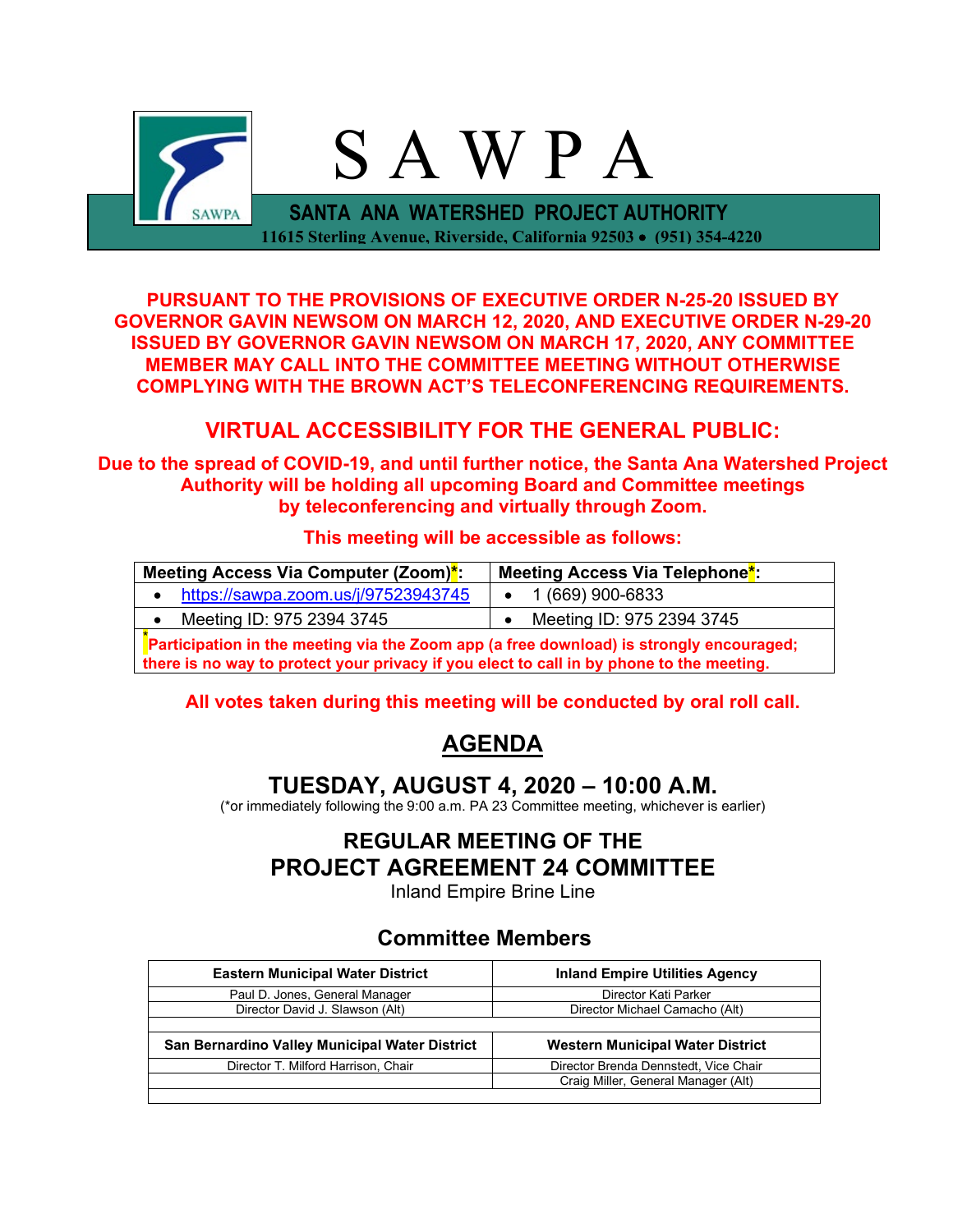# **1. CALL TO ORDER | PLEDGE OF ALLEGIANCE (T. Milford Harrison, Chair)**

# **2. PUBLIC COMMENTS**

Members of the public may address the Committee on items within the jurisdiction of the Committee; however, no action may be taken on an item not appearing on the agenda unless the action is otherwise authorized by Government Code §54954.2(b).

# **3. ITEMS TO BE ADDED OR DELETED**

Pursuant to Government Code §54954.2(b), items may be added on which there is a need to take immediate action and the need for action came to the attention of the Santa Ana Watershed Project Authority subsequent to the posting of the agenda.

## **4. APPROVAL OF MEETING MINUTES: July 7, 2020**

**Recommendation:** Approve as posted.

# **5. COMMITTEE DISCUSSION/ACTION ITEMS**

- **A. INLAND EMPIRE BRINE LINE FY19-20 FLOW SUMMARY (PA24#2020.15) Presenter:** Carlos Quintero **Recommendation:** Receive and file.
- **B. MAINTENANCE ACCESS STRUCTURE PVC LINER REPAIRS Presenter:** Carlos Quintero **Recommendation:** Receive and file.

#### **C. EUCLID AVENUE (REACH IV-A AND IV-D) MAINTENANCE ACCESS STRUCTURE REHABILITATION PROJECT (PA24#2020.16) Presenter:** David Ruhl

**Recommendation:** Authorize the General Manager to award a contract for public works construction to the lowest, responsive, responsible bidder, Abhe & Svoboda, Inc, for the Euclid Avenue (Reach IV-A and IV-D) Maintenance Access Structure Rehabilitation Project, in an amount not to exceed \$481,000, and waive the minor irregularities.

### **D. ALCOA DIKE – LOWER REACH IV-B AND CRC LATERAL UTILITY PROTECTION PROJECT (PA24#2020.17)**

### **Presenter:** David Ruhl

**Recommendation:** Authorize the General Manager to award a contract for public works construction to the lowest, responsive, responsible bidder, Weka Inc., for the Lower Reach IV-B and CRC Lateral Utility Protection Project, in an amount not to exceed \$1,349,805, and waive the minor irregularities.

#### **E. INLAND EMPIRE BRINE LINE REHABILITATION/PROTECTION PROJECTS CONSTRUCTION MANAGEMENT AND INSPECTION SERVICES (PA24#2020.18) Presenter:** David Ruhl

**Recommendation:** Authorize the General Manager to execute a General Services Agreement and Task Order No. TRC320- 01 in an amount not-to-exceed \$162,118 with TRC, to provide Construction Management and Inspection Services for the Inland Empire Brine Line Rehabilitation/Protection Projects.